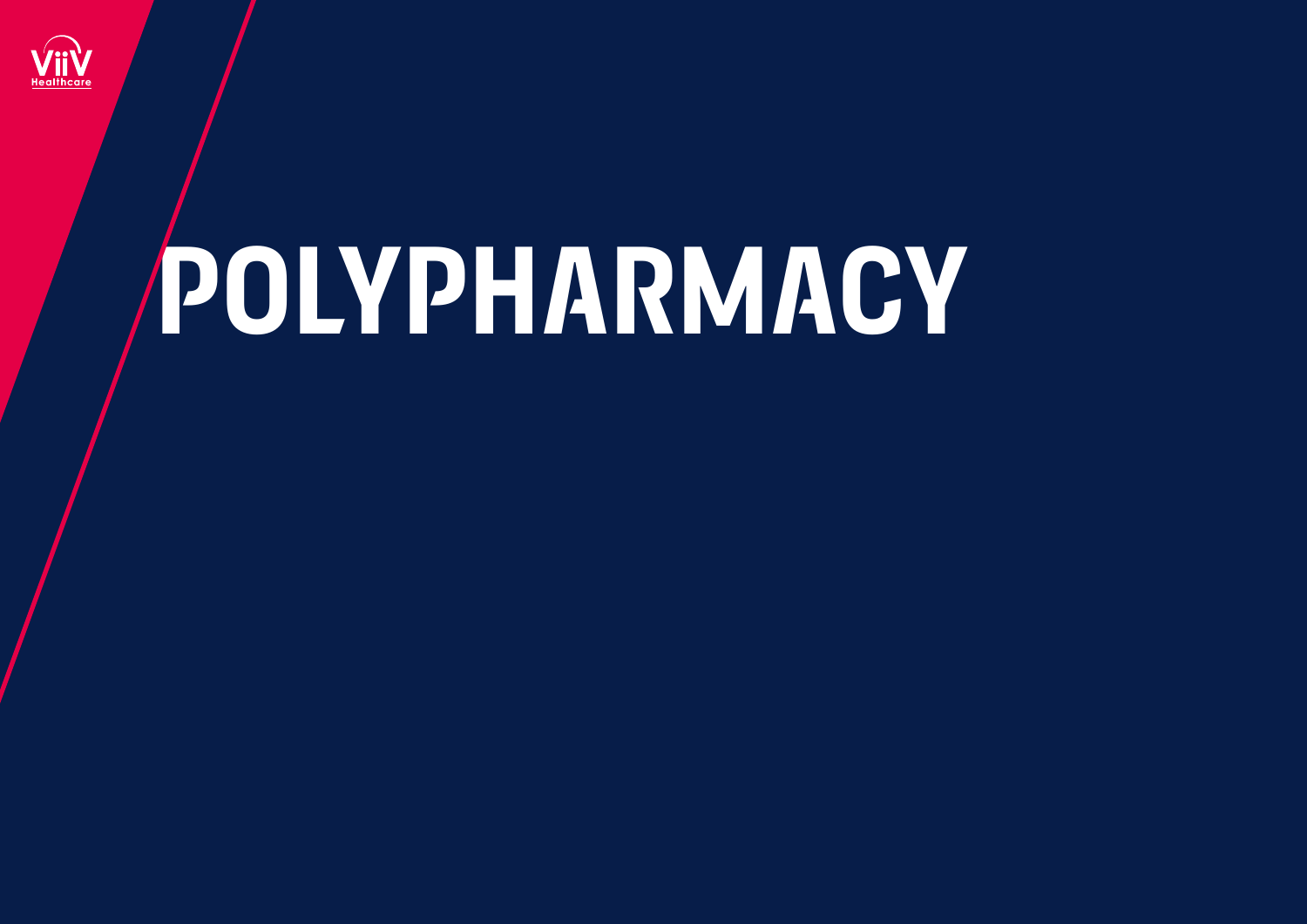

### **impact of polypharmacy in people with hiv**

## $\overline{\mathbf{G}}$

**By actively assessing patients holistically and considering how increased medication may influence individual behavior to health outcomes, clinicians may contribute to improving health-related quality of life among people living with HIV.** 

**Okoli C** *et al.* 2020<sup>1</sup> ViiV Healthcare employee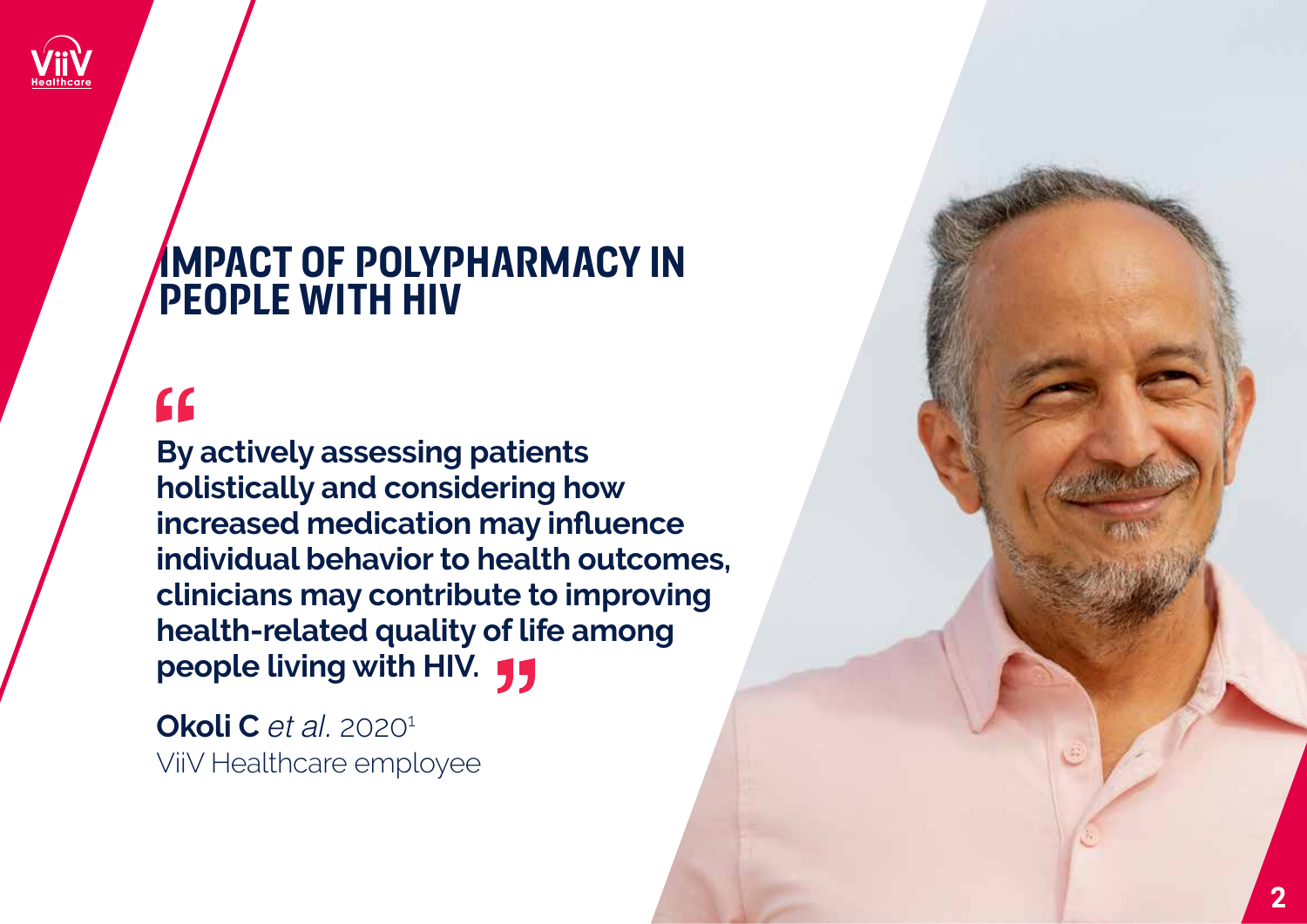Developments in antiretroviral therapies (ART) mean people with HIV are leading longer lives than ever before.2,3

Evidence suggests that people with HIV are at **higher risk of developing comorbidities at a given age** compared to the general population and **polypharmacy may result**. 1,4

Polypharmacy is generally understood to be the **concurrent use of multiple medications**—commonly defined as taking 5 or more.<sup>45</sup> The increased **medication complexity it creates can have consequences for care**, including potential drug-drug interactions, and the risk of adverse reactions from potentially inappropriate medicines.<sup>5</sup> However, the scope of polypharmacy extends beyond its impact on care—polypharmacy also has ethical, social and economic consequences.<sup>5</sup>

Polypharmacy is important for people with HIV as it can have a significant negative impact on their health-related quality of life (HRQoL).<sup>1,6</sup>

#### **Defining polypharmacy in Positive Perspectives Wave 2**

Polypharmacy in Positive Perspectives Wave 2 was defined as:<sup>1</sup>

- Taking 5 or more pills a day; or
- Taking medicines for 5 or more health conditions, including HIV

People with HIV who had 5 or more health conditions but took fewer than 5 medicines were not classed as reporting polypharmacy.

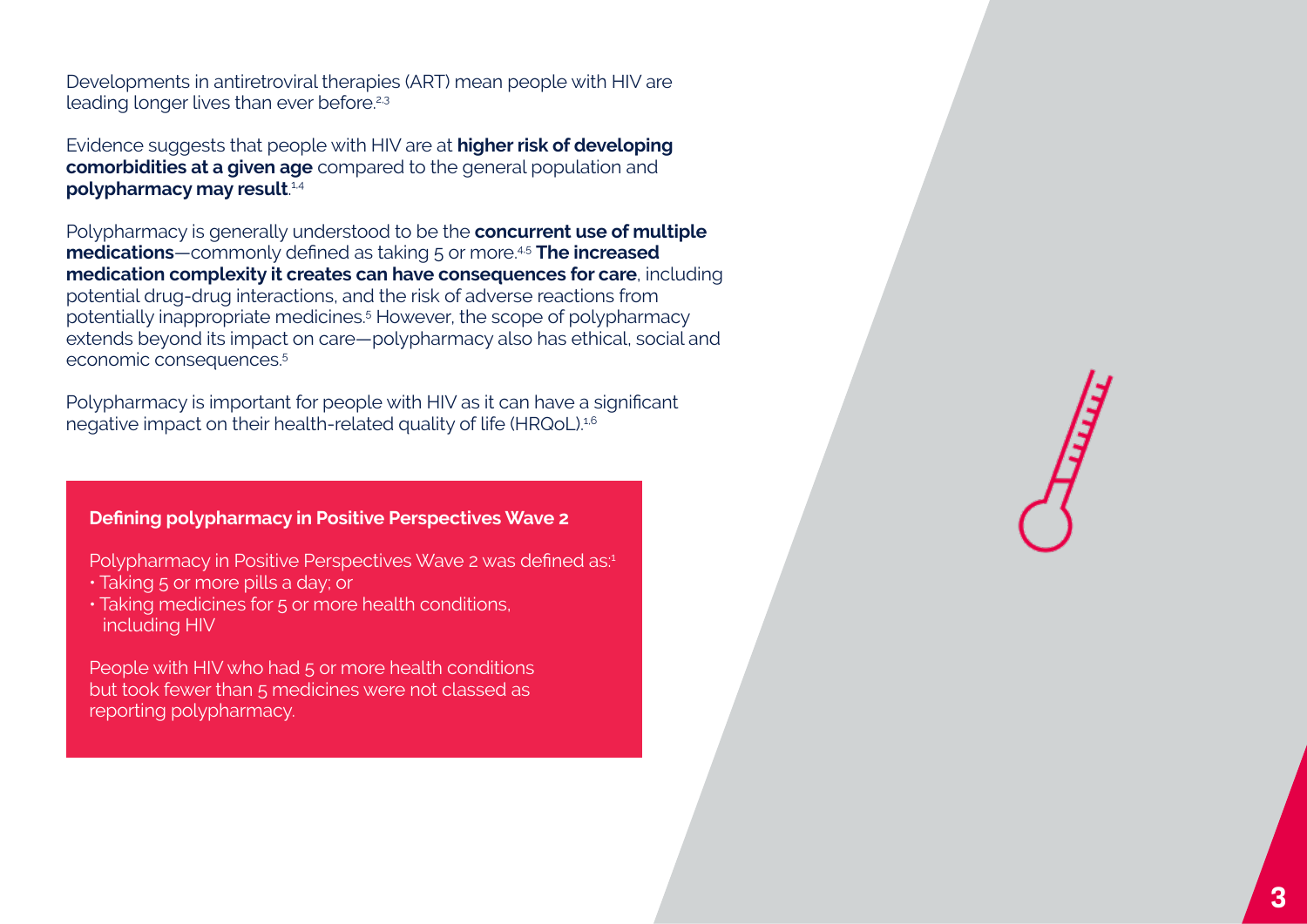

Overall, 2,112\* people with HIV aged 18–84 participated in Positive Perspectives Wave 2. **The total prevalence of polypharmacy in this cohort was 42.1%;** however, there was variability in polypharmacy rates among subgroups:<sup>1</sup>

**Figure 1.** Rates of polypharmacy by people with HIV subgroups.<sup>1\*</sup>



\*Total number of participants was 2,112 as the figures were calculated before the inclusion of additional data from Russia and South Africa.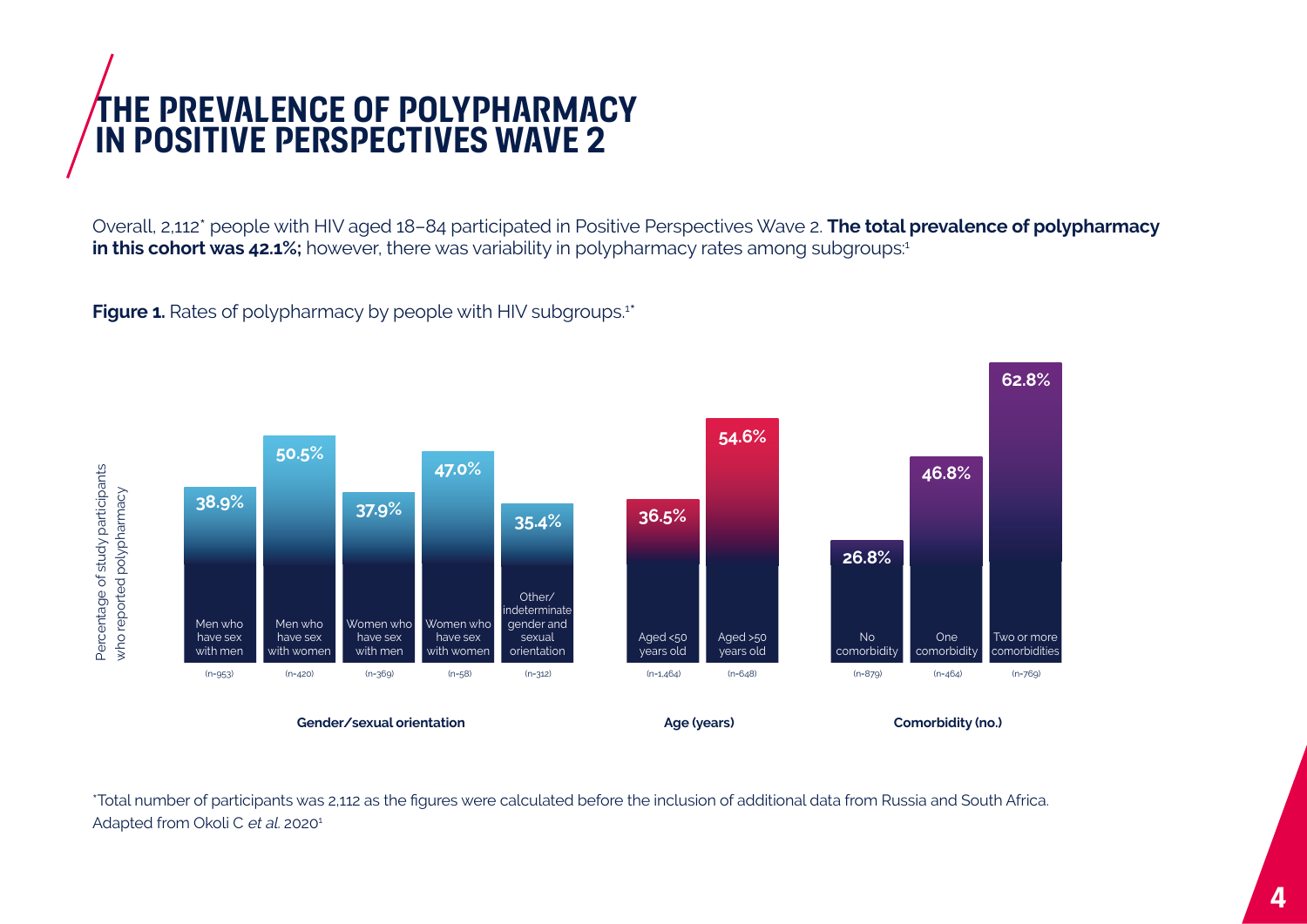

The Australian subgroup in Positive Perspectives Wave 2 (n=120) had a mean age of 49.8 years, the mean duration of HIV was 16.3 years, 54.2% (65/120) of respondents were aged ≥50 years, and 88.3% (106/120) identified as male.<sup>7</sup> **These demographic characteristics are concordant with those of the HIV Futures 9 study,** conducted by the Australian Research Centre in Sex, Health and Society at La Trobe University.<sup>8</sup> These data show that the subgroup of **people with HIV in Australia, compared to the global Positive Perspectives Wave 2 cohort (N=2,389), are an ageing population** (≥50 years: Australia, 54.2% [65/120]; Global, 29.3% [699/2,389]).<sup>7,9</sup>

In the Australian subgroup, **people with HIV and polypharmacy reported higher rates of concern than those without polypharmacy about taking more medicines as they age** (58.1% [36/62] vs 37.7% [22/58), p=0.027) and were more open to ART with fewer medicines (91.9% [57/62] vs 77.6% [45/58], p=0.028).7

**Almost half of the participants in Australia had concerns about taking more medicines as they aged** (48.3%; 58/120). For participants who changed ART due to side effects, the desire to reduce their pill intake (32.1%; 18/56) and desire to reduce their medicine intake (23.2%; 13/56) were the top two co-existing triggers for the decision.<sup>7</sup>

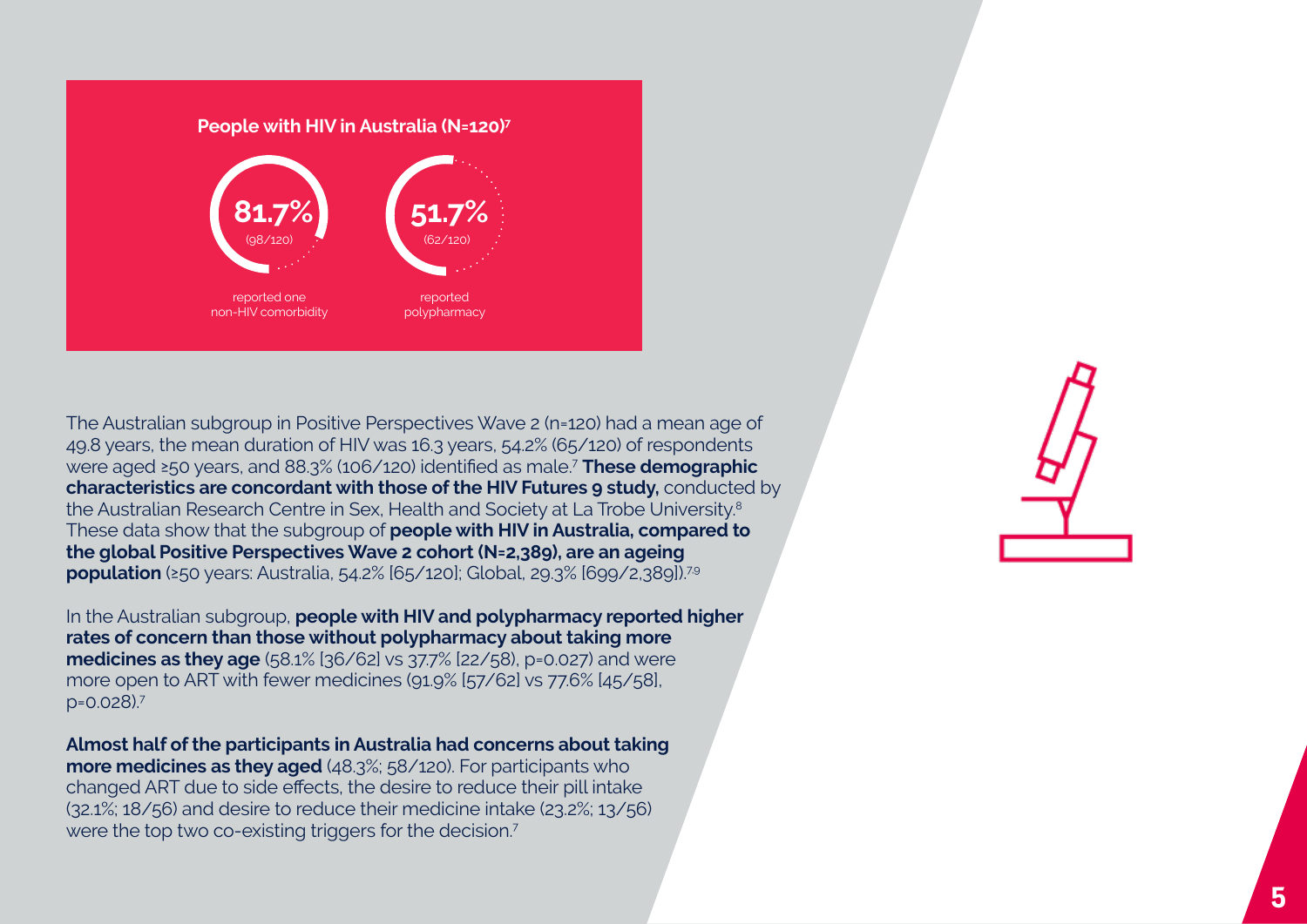## **the relationship between polypharmacy and quality of life**

Data from the global Positive Perspectives Wave 2 study show that **people with HIV who reported polypharmacy had lower rates of self-reported QoL outcomes** compared to people with HIV without polypharmacy.<sup>1</sup> Even among those study participants who self-reported viral suppression of their HIV, polypharmacy was associated with poorer health outcomes and treatment satisfaction.<sup>1</sup>

After adjusting for confounders, including comorbidities, **poorer QoL outcomes were consistently associated with people with HIV who reported polypharmacy** vs those with no polypharmacy.<sup>1</sup>

**Figure 2.** Comparison of prevalence of subjective measures of overall well-being by polypharmacy status.<sup>1\*</sup>



\*Total number of participants was 2,112 as the figures were calculated before the inclusion of additional data from Russia and South Africa. † p<0.05 for all comparisons between respondents with and without reported polypharmacy. Adapted from Okoli C et al. 2020<sup>1</sup>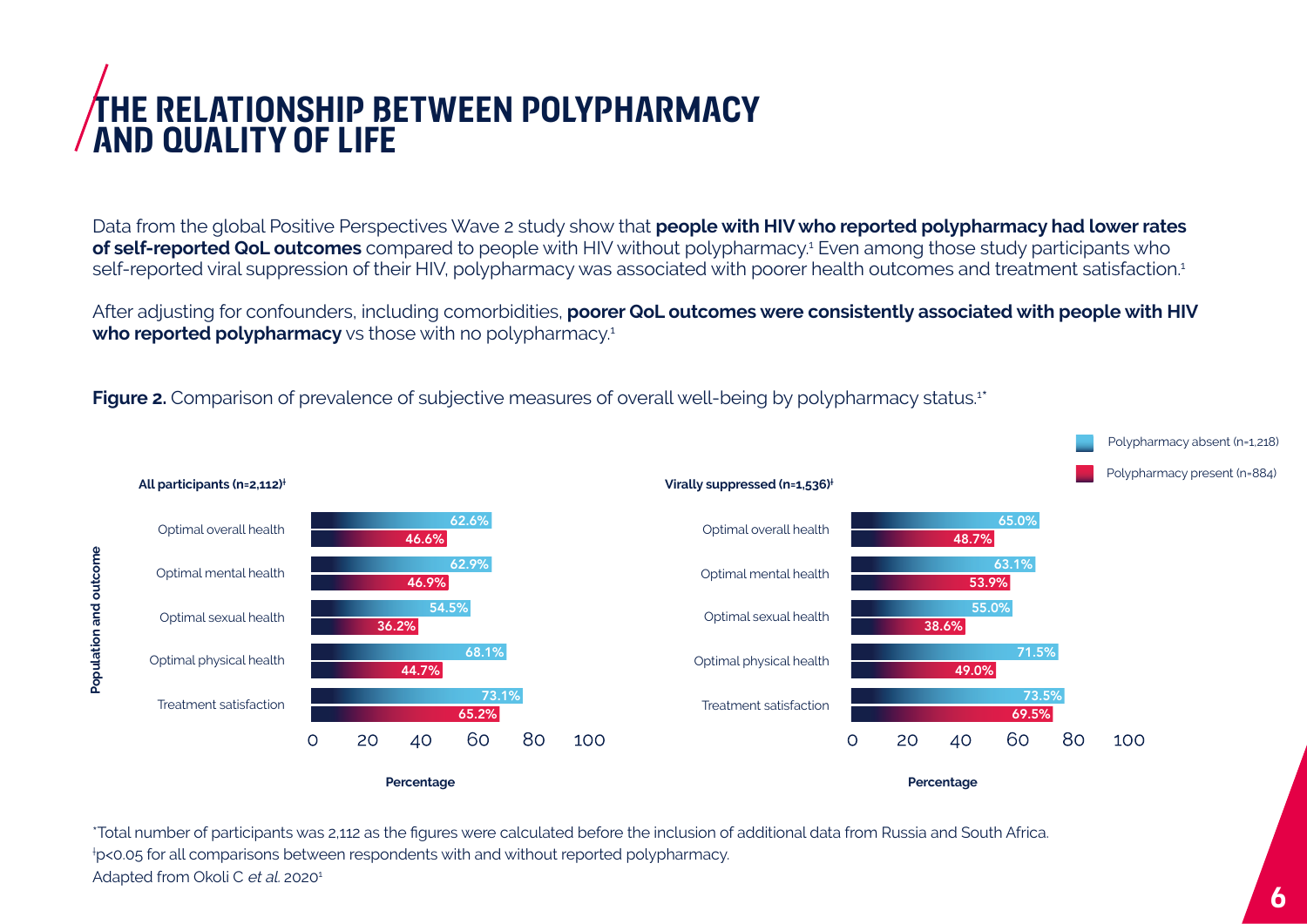Polypharmacy in Positive Perspectives Wave 2 had an greater negative effect on QoL in study participants who reported not being virally suppressed than in people who reported viral suppression.<sup>1</sup> All rates of self-reported health outcomes were consistently poorer among study participants not reporting viral suppression.<sup>1</sup>